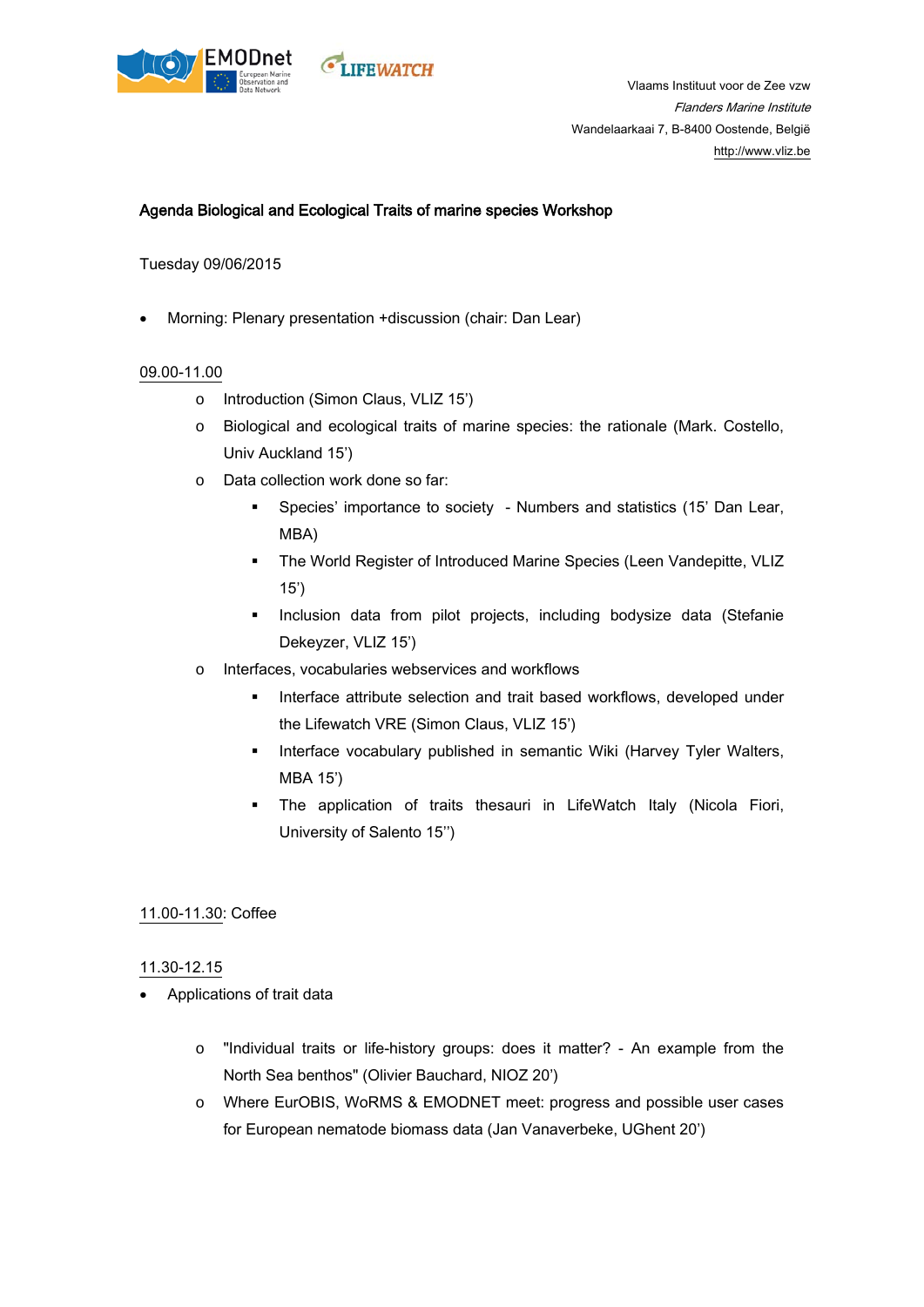## 12.15 - 13.00

- Global trait related initiatives and discussion
	- o "A global marine plankton trait database: user community, challenges, and possibilities (Andrew Barton, Princeton University 20')
	- o Marine trait data within EOL: structure and statistics (Jennifer. Hammock, EOL 15')

Lunch: 13.00-14.00

Afternoon: 14.00-17.30

- o Discuss objectives break out groups (plenary)
- Breakout groups (Suggested content and participants, open to changes)
	- o Group 1: Review vocabulary and approach and timeline to implement priority traits data Chair: Simon Claus - Suggested participants: Harvey Tyler Walters , Leen Vandepitte, , David Johns, Geoff Boxshall, Jennifer Hammock, Serge Gofas, Mary Kennedy
	- o Group 2: Tools, interfaces and workflows for analysis and visualization traits, taxonomic information and and distributions Chair: Dan Lear. Suggested participants: Bart Vanhoorne, Dmitry Schigel, Lea Roselli, Nicola Fiore, Stephane Pesant, Tjess Hernandez
	- o Group 3: Identifying scientific use cases using available trait, taxonomy and distributions data Chair: Mark Costello - Suggested participants: Jan Vanaverbeke, Andrew Barton, Jan Mees, Olivier Bauchard, Geoffrey Read, Stefanie Dekeyzer

Evening: Joint dinner